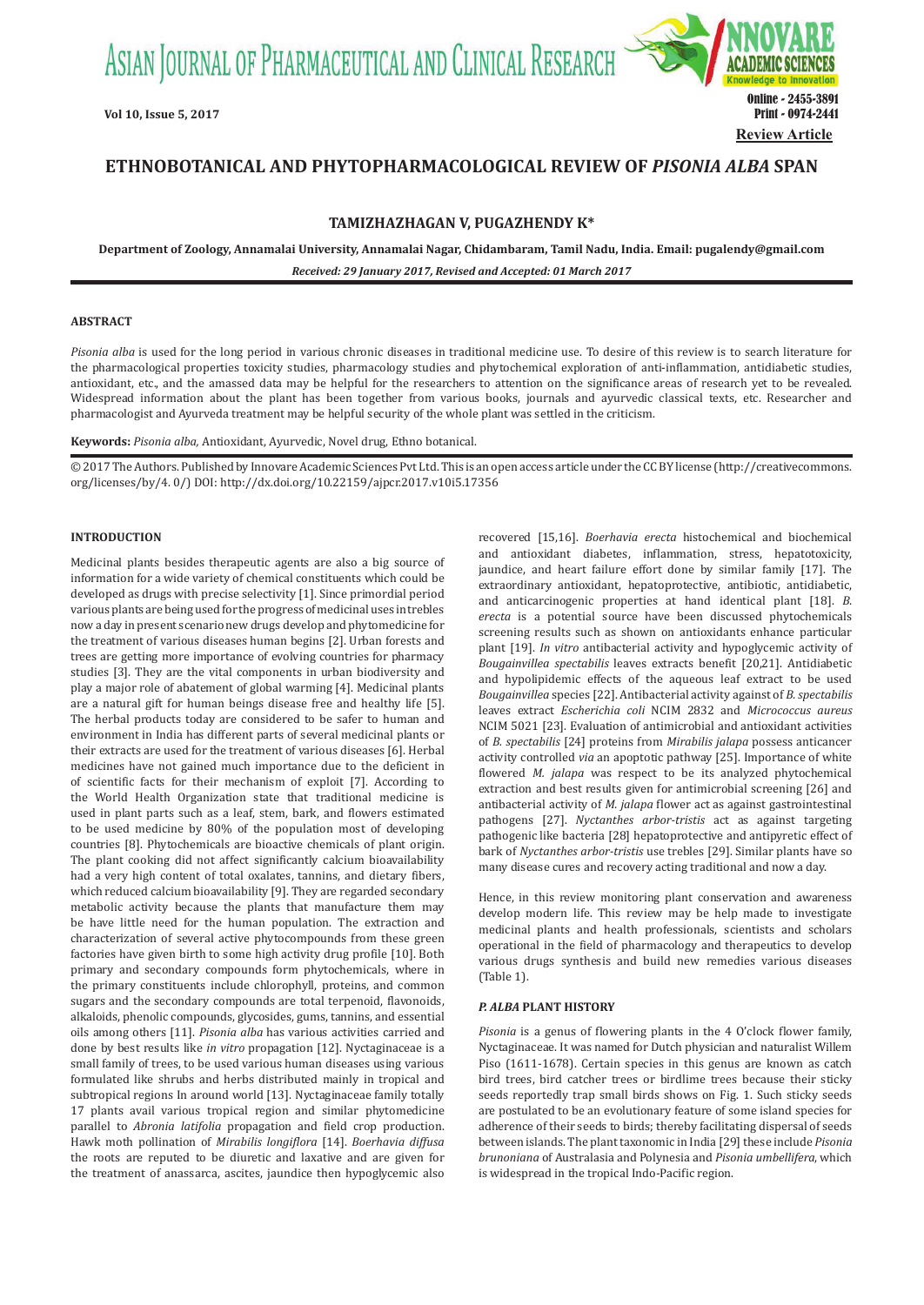

**Fig. 1:** *Pisonia alba* **plant**

# **HABITAT AND ECOLOGY**

*Pisonia* is found on many of the Seychelles Islands that have had habitat restoration and subsequently is a key part of the habitat associated with high biodiversity and a complex food web. It is therefore not as easy as replacing *Pisonia* with other native tree species; it was discovered by [30] that *Pisonia* is the most common nest tree for the Seychelles warbler an endemic land bird brought back from near extinction by careful habitat management and translocation, thus showing that careful consideration of the entire island ecosystem is essential.

*P. alba* is a large evergreen shrub. It is originally from the beach forests of Andaman Islands. Leaves: Long, bounty, and fresh green in color. If planted in good sunlight, the leaves may acquire a light yellow color. Flowers: The tree rarely flowers in India. The flowers are small, green, and inconspicuous. Uses: The leaves are edible. Young leaves are used as a vegetable. Leaves make good cattle feed too and are mostly used to treat rheumatism or arthritis.

# **PHYTOCHEMICAL ANALYSIS**

The phytochemical of *P. alba* showed the presence of vitamin A, vitamin C, thiamine, riboflavin, nicotinic acid (vitamin B3), alkaloids, proteins, and fats. vitamin C is one of the four dietary antioxidants, the others being vitamin E, vitamin A precursor β-carotene, and selenium [31]. Various reported to ethanol extract revealed the presence of tannins, saponins, steroids and phenolic constituents, insulinomimetic pinitol, and kerolytic allantoin [32]. Unfussy appearance in the chromatogram of leaves of *Pisonia grandis* revealed that 9-octadecenoic acid-1,2,3 propanetriyl ester, phytol, and n-hexadecanoic acid are the major phytoconstituents. Among the most prevailing phytoconstituents, n-hexadecanoic acid, 9-octadecenoic acid, and phytol are therapeutically significant molecules. Occurrence of these molecules in the extracts of *P. alba* validates the use of this plant in the treatment of various ailments by tribals and traditional healers.

# **Chemical composition**

Secopisonic acid, 6,8-dimethylisogenistein, (+)-ent-Ficusol, pisoninol I, pisoninol II, isoquinoline, pisodienone, 2,6-dimethyl-1,4 benzoquinone, gold fussinol, pavonisol, β-hydroxypropisosyringone, α-hydroxypropiovanillone. α-hydroxypropisosyringone, C-veratroylglycol, trans-methyl ferulate, vanillin, syringaldehyde, methyl syringate, 24-Methylene-3,4-seco-cycloart-4,(28)-en-3-oicacid,N-trans-Feruloyl-4′-O-methyldopamine, N-trans-feruloyltyramine, (+)-glaberide I, and Ethambutol [33]. Diethyl phthalate, and Phytol compound were identified and reported [34].

#### **Medicinal properties**

The upshot of the review will further assist in presenting its potential scientific use in modern medicine world antioxidant and antidiabetic

**Table 1:** *P. alba* **classification**

| P. alba taxonomy |                |  |
|------------------|----------------|--|
| Kingdom          | Plantae        |  |
| Phylum           | Tracheophyta   |  |
| Class            | Magnoliopsida  |  |
| Order            | Caryophyllales |  |
| Family           | Nyctaginaceae  |  |
| Genuss           | Pisonia        |  |
| Species          | P. alba        |  |

*P. alba: Pisonia alba*

**Table 2: Phytomedicine studies of** *P. alba*

| S. No | <b>Phytomedicine studies</b> | <b>References</b>    |
|-------|------------------------------|----------------------|
| 1.    | Analgesic, anti-inflammatory | $[35-37]$            |
| 2.    | Hypoglycemic agent           | $[7,21,38-40]$       |
| 3.    | Antifungal                   | [20, 23]             |
| 4.    | Wound healing                | [46]                 |
| 5.    | Rheumatism and arthritis     | [33]                 |
| 6.    | Histological                 | $[47]$               |
| 7.    | Antidiabetic                 | [22, 32, 38, 41, 48] |
| 8.    | Antioxidant                  | [5,11,44,45,49,53]   |
| 9.    | Biochemical                  | [42, 38]             |
| 10.   | Thyroid hormone studies      | [43]                 |
| 11.   | Microbial studies            | [23, 24, 27]         |
| 12.   | Blood glucose                | [11, 36]             |
| 13.   | Enzyme activity              | [50]                 |

*P. alba: Pisonia alba*

solution for human and its developing drug design Table 2 shows in phytomedicine studies.

# **CONCLUSION**

*P. alba* is used as an important ingredient in many ayurvedic formulations and phytomedicine compound just on basis of its traditional medicinal uses. It may be generated researchers good novel drug design and drug development using such a medicinal plant it's grow medicine ayurvedic revolution various cultivated, natural medicinal plant and ornamental, sea weed sea grass plants to be initiated conservation drug synthesis may be use this review approaches in future studies and formulate idea.

#### **REFERENCES**

- 1. Yadav M, Chatterji S, Gupta SK, Watal G. Preliminary phytochemical screening of six medicinal plants used in traditional medicine. Int J Pharm Pharm Sci 2014;6(5):539-42.
- 2. Iwu M. Hand Book of African Medicinal Plants. Boca Raton, FL: CRC Press; 1993.
- 3. Schneider SH. The changing climate. Sci Am 1989;261:70-9.
- 4. Hamburg SP, Harris N, Jaeger K, Karl TR, McFarland M, Mitchell JF. Common questions about climate change. United Nations Environment Programme. USA: World Meteorology Organization; 1997.
- 5. Ravisankar N, Sivaraj C, Seeni S, Joseph J, Raaman N. Antioxidant activites and phytochemical analysis of methanol extract of leaves of *Hypericum hookerianum*. Int J Pharm Pharm Sci 2014;6(4):456-60.
- 6. Agrawal VS. Economics plants of India. Bot Survey India 1986;161:2-9.
- 7. Gayathri GA, Gayathri M. Preliminary qualitative phytochemical screening and *in vitro* hypoglycemic potential of *Acanthus ilicifolius* and evolvulus emerginatus. Int J Pharm Pharm Sci 2014;6(6):362-5.
- 8. Bulletin of the World Health Organization (WHO). Vo1. 80. July 2002. p. 7.
- 9. Amalraj A, Pius A. Bioavailability of calcium and its absorption inhibitors in raw and cooked green leafy vegetables commonly consumed in India – An *in vitro* study J Food Chem 2015;170:430-6.
- 10. Mandal V, Mohanand Y, Hemalatha S. Microwave assisted extraction – An innovative and promising extraction tool for medicinal plant research. Pharmacogn Rev 2007;1:7-8.
- 11. Krishnaiah D, Sarbatly R, Bono A. Phytochemical antioxidants for health and medicine: A move towards nature. Biotechnol Mol Biol Rev 2007;1(4):97-104.